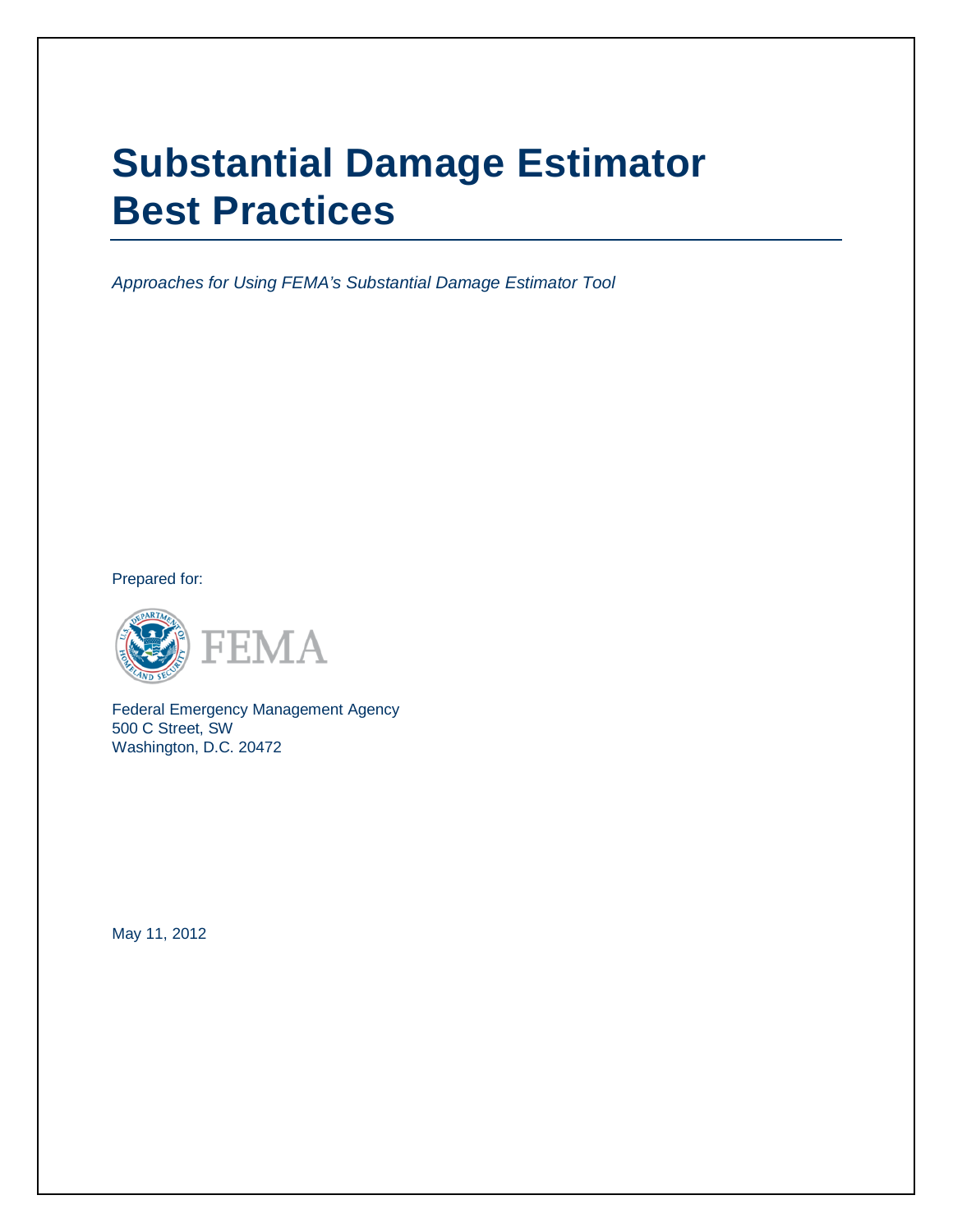# **Table of Contents**

|    | 2.1 |  |  |
|----|-----|--|--|
|    | 2.2 |  |  |
|    | 2.3 |  |  |
|    | 2.4 |  |  |
|    | 2.5 |  |  |
|    | 2.6 |  |  |
|    |     |  |  |
|    | 3.1 |  |  |
|    |     |  |  |
|    | 3.2 |  |  |
|    | 3.3 |  |  |
|    | 3.4 |  |  |
|    | 3.5 |  |  |
| 4. |     |  |  |
|    | 4.1 |  |  |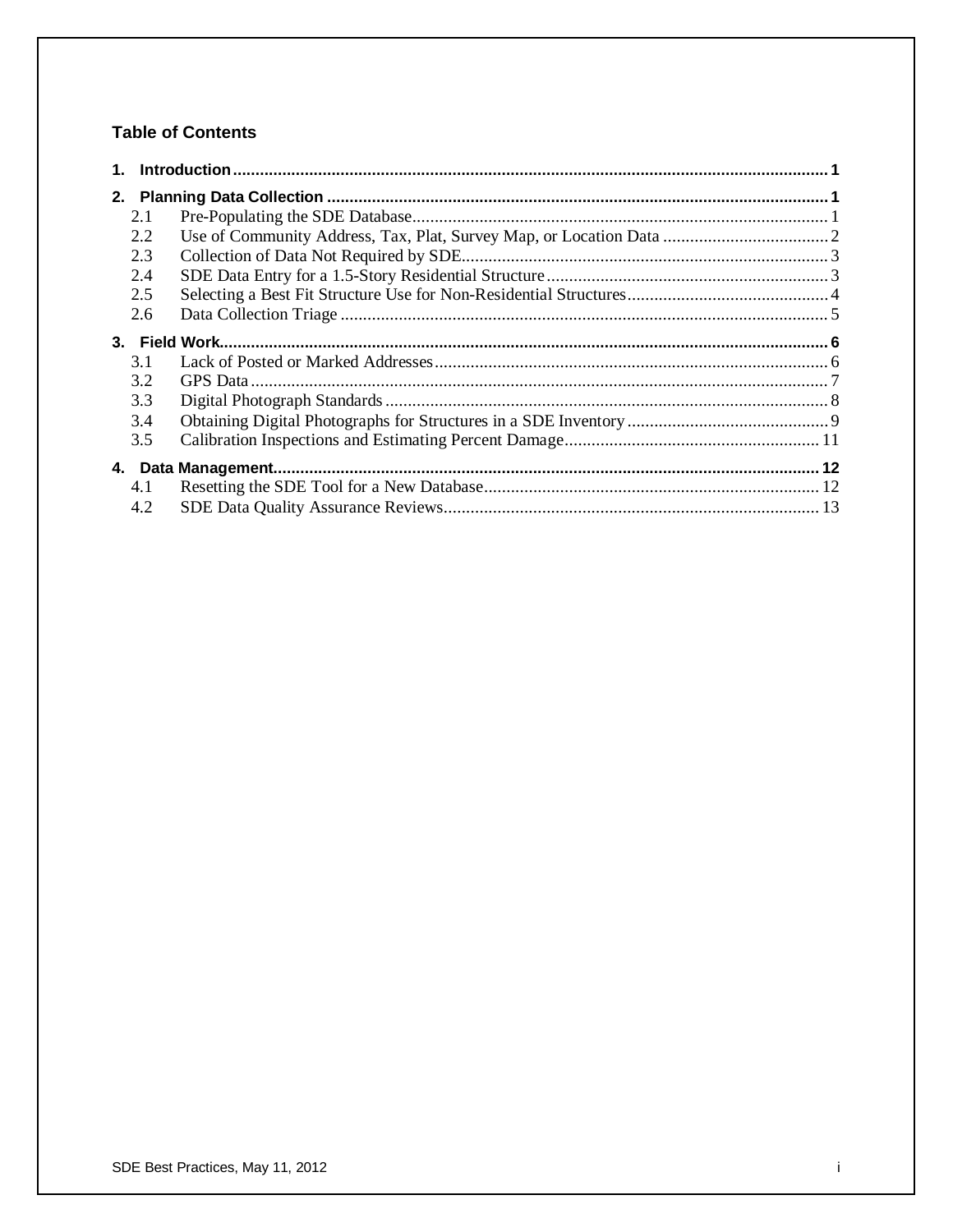## **1. Introduction**

 This document provides suggested approaches for dealing with some of the challenging situations users may encounter while using the FEMA developed Substantial Damage Estimator (SDE). SDE is designed to help Federal, State, and local officials manage data collection and assessment of substantial damage. Often the complexity of field conditions, limited access to technology, or inspection work in the field present situations that require additional organization and planning. This document contains suggested solutions to some common situations SDE users may encounter. The information and methods can be used by Federal, State, and local officials when developing SDE-based inventories of potentially substantially damaged residential and non-residential structures. The guidance is organized into three phases of SDE management: 1. Planning Data Collection, 2. Field Work, and 3. Data Management.

# **2. Planning for Data Collection**

# **2.1 Pre-Populating the SDE Database**

#### **Problem:**

 Inspectors would like to pre-populate the SDE Tool with community data to save time and improve accuracy when entering individual assessment data. Having a complete inventory of properties within a community's regulatory floodplain allows for rapid data collection and more immediate use of damage assessments to develop recovery priorities. Users can also readily import previous SDE assessment data and manage their database across multiple events.

## **Suggested Solution:**

 SDE includes an Enterprise Import function which allows the user to add multiple properties to the tool at one time. This can be a very useful function for large numbers of assessments. By creating an XLS, CSV, XML, or MDB file outside of the tool, the user creates a table of multiple properties, identifying key information requirements that will populate fields within SDE during the import. During import, the user will assign columns within their table to specific fields within SDE. This import process is easier if column headers describing the fields are the same as the SDE fields. If users have access to pre-existing databases of property data, these databases can often be easily adapted for importing to SDE.

**Note:** Data can only be imported by using SDE assessments or the Enterprise Import function.

- • Identify pre-existing inventories, databases or sources for information
- Collect or compile information into a single spreadsheet (XLS, CSV, XML, or MDB file)
- The user may choose to import up to 24 pre-defined data fields, such as owner name, address, city, county, state, etc.
- The user will need to perform a one-time "mapping" function to assign a link between data fields in the import data and the existing data fields in the SDE Tool.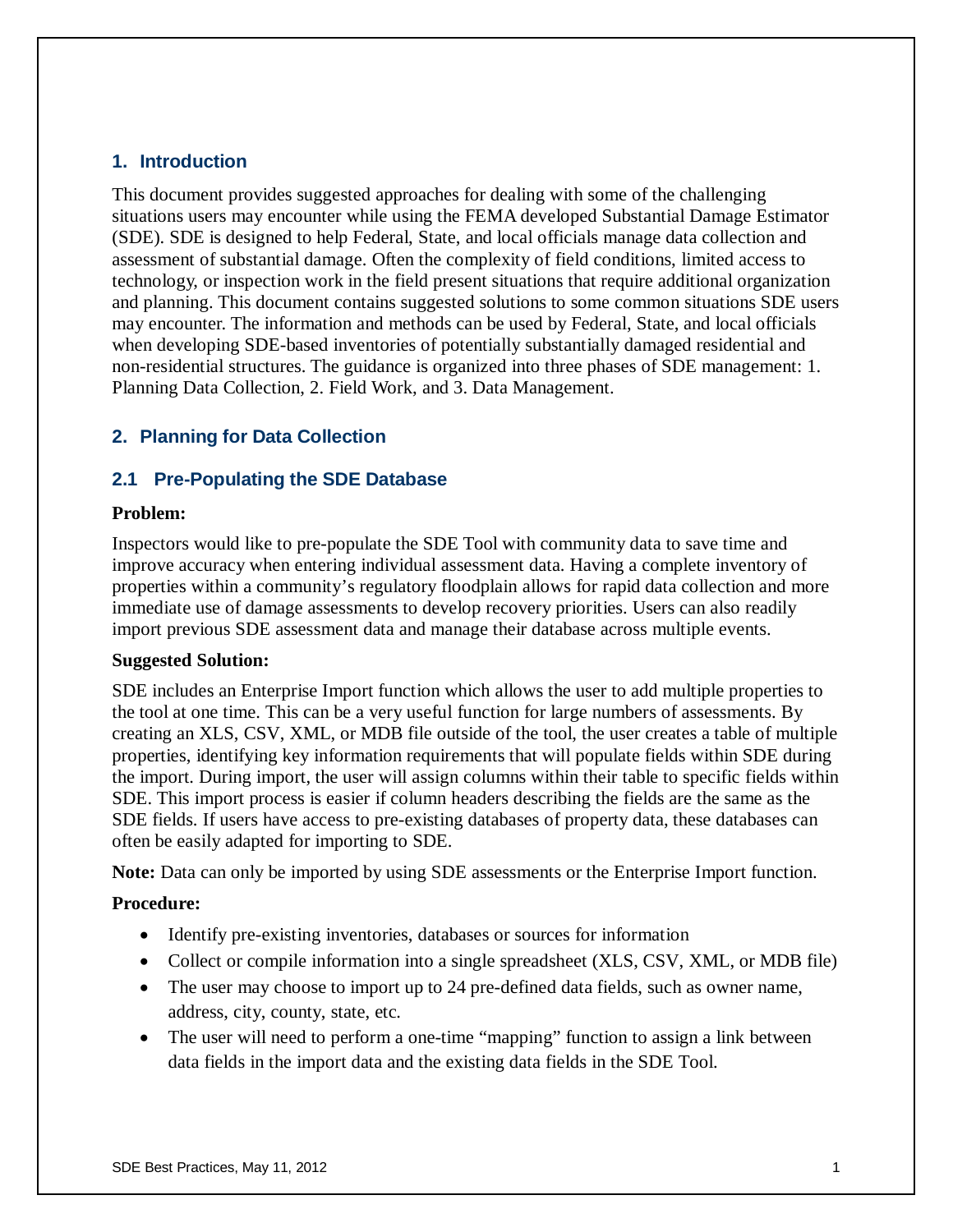- • Each field within the file that the user intends to import data for must be chosen from the SDE drop-down menu. For example, the address field in the import data may be titled "OwnerCommunity" while in SDE the target data field is titled "City." The user maps the link between two data fields in separate databases to ensure that the import data populates the correct data field in SDE.
- • If a field within the file requires parsing (i.e., separation of data within a single field) the method in which it should be parsed must also be chosen from a SDE drop-down menu. For example, if a user enters the full name for the owner in one field within the file to be imported, the tool requires the user to identify the parsing as "[First] [Last]" in either the Owner's First Name or Owner's Last Name fields, so that the data may be imported properly into the correct fields.

# **2.2 Use of Community Address, Tax, Plat, Survey Map, or Location Data**

## **Problem:**

Inspection teams must be able to:

- • Locate areas and structures to be inspected on a map
- • Tie available community structure data to the structures that are found in the field

 If structures being inspected lack posted addresses the inspectors will still require an address, tax parcel, survey plat, or other map to cross-reference. This is true even when SDE users have pre- loaded structure data. Without a cross-reference map that allows the inspectors to verify a structure name or address, the pre-loaded data has limited value in the field. Even aerial imagery or topographic maps will have limited value for identifying specific structures without some means of tying the community data to the maps. Cross-reference data may also useful for referencing structures without posted addresses (see Section 3.1 for further guidance on unmarked addresses).

#### **Suggested Solution:**

 The SDE manager should determine if structure information is readily available and how that data can be used in the field to verify structure locations.

- • Check these potential sources of data:
	- − Community or county engineer
	- − Community or county surveyor
	- − Community floodplain manager
	- − County tax assessor
	- − State surveyor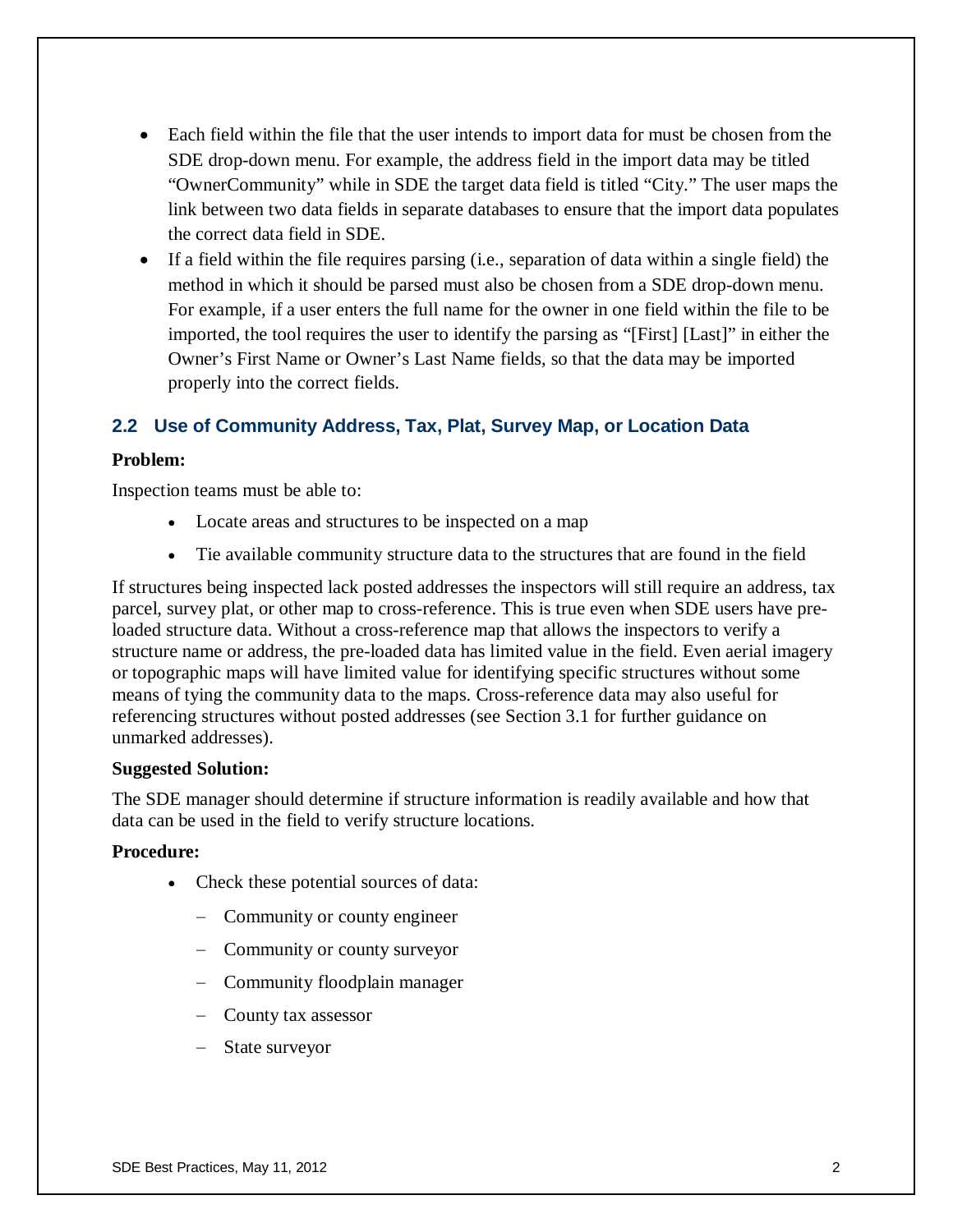Aerial photographs, county highway maps, and local street maps without addresses can also be useful for the inspection teams to orient themselves in areas unfamiliar to them.

- Search for:
	- − Maps with structure addresses
	- − Subdivision or individual lot plat maps
	- − Tax parcel identification numbers and a reference map
- • Verify, prior to the start of field work, that the data will be sufficient to help the inspectors find inspection areas and structures

# **2.3 Collection of Data Not Required by SDE**

## **Problem:**

 Based on the local features of the structures in the inspection areas, the inspectors may need to record relevant data that do not match an existing data field in the SDE tool.

## **Suggested Solution:**

 Before starting data collection, the SDE manager should determine whether the inspectors will need to collect data that is not normally collected in SDE. For example, the unit cost for elevated structures may vary based on the height of the structure above the ground. This data is not required by SDE, but should be recorded by the inspectors in an agreed-upon data field in the SDE tool so that post-data-collection processing and quality assurance (QA) reviews can be completed based on the correct parameters.

## **Procedure:**

- The inspectors can record data such as structure elevation in the "Residence" Information" data field in the Structure Information portion of the *Structure/Damage/NFIP Info* (or second) tab of the SDE.
- The "Residence Information" data field allows free-form text entries, and therefore, the SDE manager and the inspectors need to agree on the format and level of detail (e.g., no decimals vs. two decimal places) of the data recorded in that field.

# **2.4 SDE Data Entry for a 1.5-Story Residential Structure**

## **Problem:**

The current SDE does not include an option to select a 1.5-story residential structure.

 A typical 1.5-story structure includes a full aboveground lower (or first) level with the main living space (kitchen, bathroom, and bedroom) and an upper level that is less than a complete story. This structure type may or may not have a basement. The upper level may also have less floor space and may be finished with bedrooms and a bathroom or left unfinished for storage. The ceilings are lower, and the floor-to-ceiling height varies because the upper level is built directly under the roof, which slopes downward from the peak toward the walls (and forms part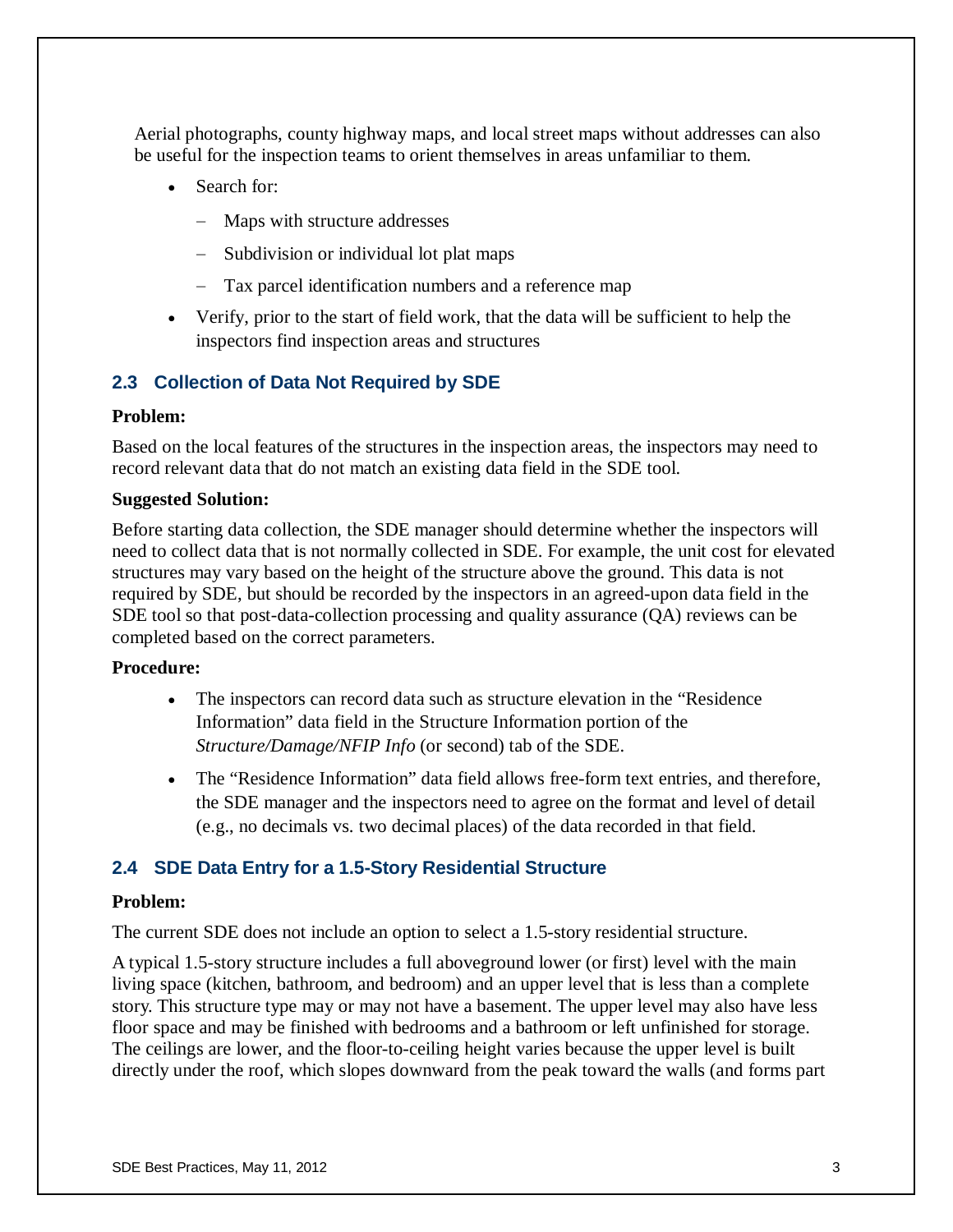of the ceiling). The floor space of the upper level is approximately one-third less than the lower level.

## **Suggested Solution:**

 Users should select a 2-story structure for inspections involving a 1.5-story residential structure because the additional floor space and features (electrical, HVAC, insulation, drywall, and plumbing) will be closer to those of a 2-story structure than a 1-story structure. Users should also enter the data into the SDE square-foot calculator tool using the dimensions for the lower floor and a value of 1.5 for the number of stories. Using a value of 1.5 instead of 2 for the number of stories will yield a total square footage that is closer to the true square footage.

## **Procedure:**

- Select "Two or More Stories" in the "Story" data field in the Structure Attributes portion of the *Structure/Damage/NFIP Info* (or second) tab of the SDE.
- Enter the dimensions of the lower floor and use 1.5 for the number of stories in the SDE square footage calculator.

# **2.5 Selecting a Best Fit Structure Use for Non-Residential Structures**

## **Problem:**

 The list of non-residential structure uses in SDE does not contain all the structure uses in an inspection area.

 The list for non-residential structure uses is limited to 22 structure uses and based on the number of stories. While the list could easily exceed 100 different uses, such a large list of non- residential structure uses is overwhelming and impractical for most SDE users, especially those without a background in non-residential construction or inspection. The current list strikes a balance between too many and too few structure uses while offering a reasonable range of structure heights (number of stories) and functions. Furthermore, the list of elements and the element percentages as part of the entire structure do not vary significantly for the non-residential structure uses beyond those contained on the current lists.

## **Suggested Solution:**

 **Users should select the structure use that best fits the structure being inspected.** Consider the structure use (whether it is more like a factory, a warehouse, or an office building), the building materials (schools and hospitals have different construction materials than a warehouse), and the variations in quality (warehouses and factories are usually of a lower quality construction than an office building or a house of worship). As an example, the current lists of non-residential structure uses for a school have the option of either a one-story elementary school or a two- to four-story high school. The best choice for a two-story middle school would be a high school because of its additional features (larger gym, larger auditorium, pool), as well as the number of stories. Similarly, the best choice for a medical office would be an office building rather than a hospital.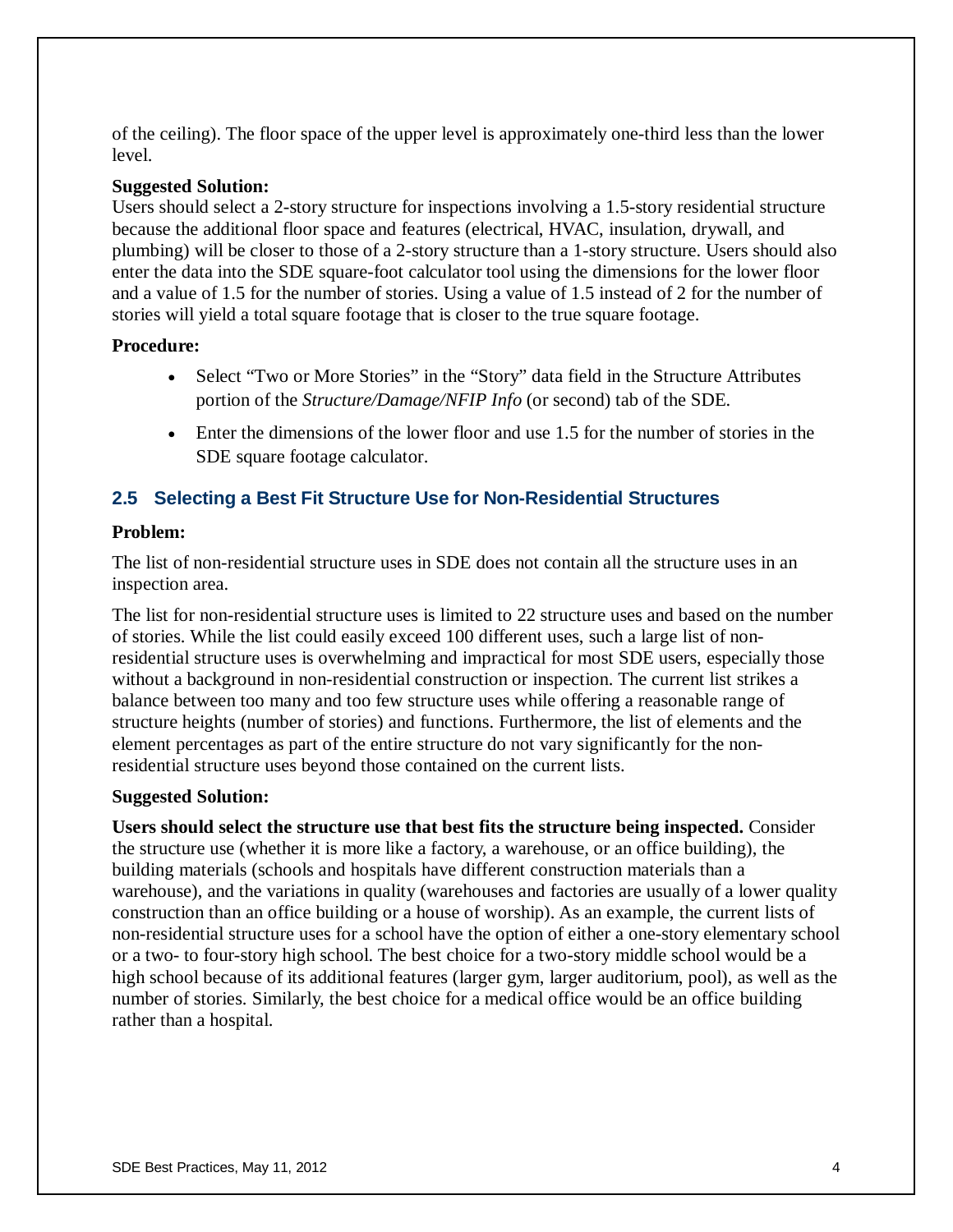## **Procedure:**

 • As suggested above, select the structure use that best fits the structure being inspected.

## **2.6 Data Collection Triage**

#### **Problem:**

 The SDE manager and the inspectors need to plan the areas to be inspected and the sequence of inspections to ensure a complete and efficiently conducted inventory. In addition, the inspectors need to know which areas or structures will require them to obtain access by permission or an appointment.

## **Suggested Solution:**

 Before starting data collection, the SDE manager should assess all areas to be inventoried and determine a general schedule of inspections, which areas have accessibility issues, and areas that require permission or appointments for access. The manager should drive through the damaged areas in the floodplain to estimate the number of structures requiring inspection, the areas with a high concentration of damaged structures, and areas either requiring permission or appointments for inspections or that have physical limitations that could delay or slow down inspections. This will also benefit the overall inventory work by providing the inspectors with alternative inspection areas if planned locations are inaccessible due to temporary hazards or debris cleanup.

- Schedule of Inspections:
	- − Drive through the damaged areas of the floodplain to determine the quantity and types of structures to be inspected, level of damage, and health and safety issues (weakened floors, contaminated water, mosquitos, snakes, downed power lines, etc.)
	- − Develop a schedule of inspections by neighborhoods and target dates. Target dates may need to be revised based on the progress of the inspection team
	- − Consider the accessibility of the inspection areas
	- − Determine priority inspection areas (if any)
	- − Limit inspections to areas within the designated floodplain (per the NFIP requirements)
	- − Notify police, Emergency Management Agency staff, and other local officials of inspection areas and the proposed schedule
- • Areas with Accessibility Issues:
	- − Areas with physical limitations
		- � Inundated or debris-covered roads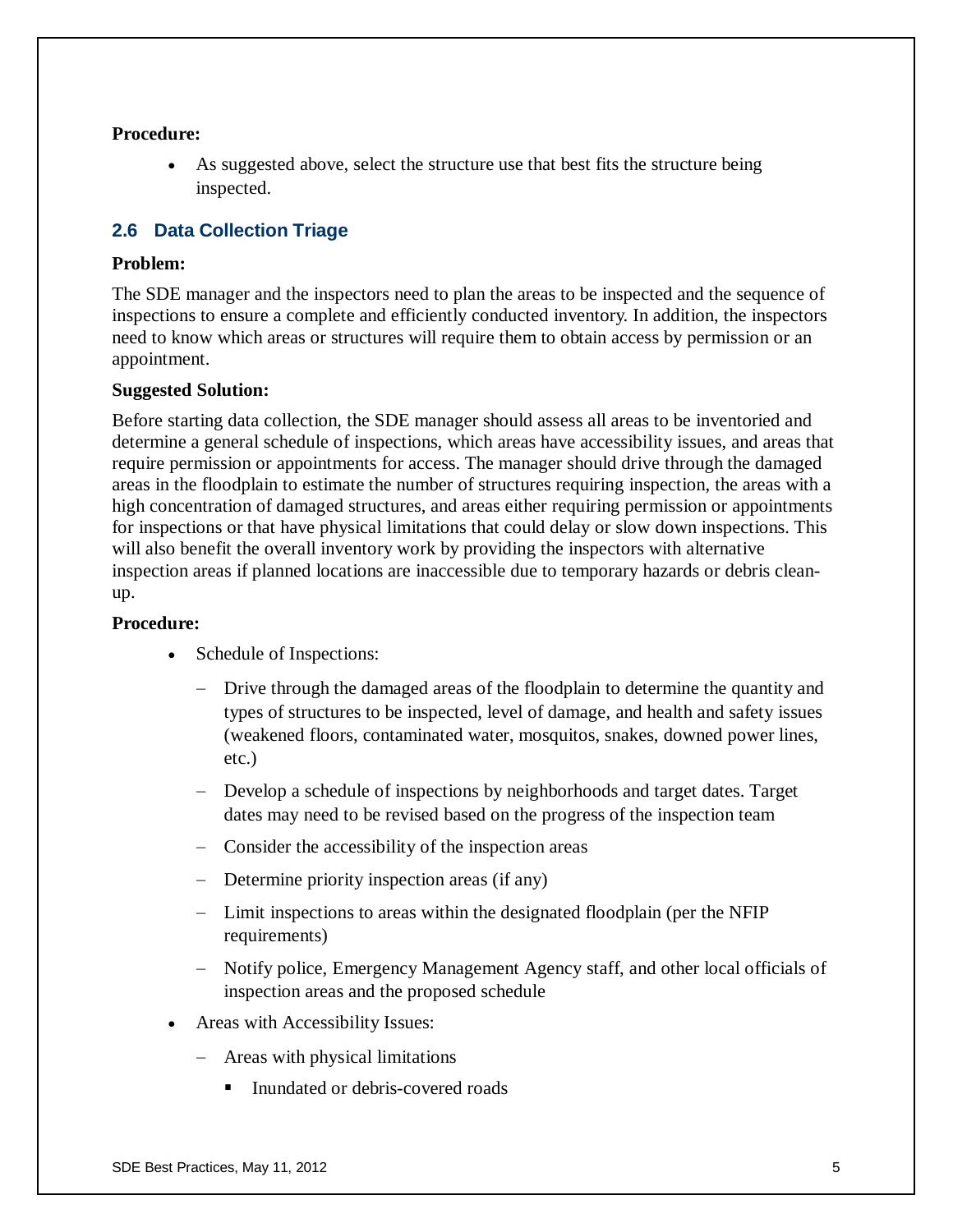- Roads with missing or damaged bridges or other crossings
- Downed power lines
- **•** Debris clean-up activities
- $\blacksquare$  Areas requiring off-road access
- � Islands requiring access by boat
- − Areas requiring permission or appointments. These areas may require anywhere from a few hours to a few days advance coordination to gain access.
	- Private residential developments, gated communities, individual gated lots �
	- � Businesses
	- Industrial facilities or parks **A**
	- � Local, State, or Federal government facilities
	- � The SDE manager needs to know the number of structures to be inspected at closed locations so that an adequate number of inspection teams can be sent to the site
- − Inspections for these areas should be delayed until later in the inspection schedule or until the SDE manager can verify that safe and reasonably clear access is available again

## **3. Field Work**

## **3.1 Lack of Posted or Marked Addresses**

#### **Problem:**

 In some rural areas, users may encounter structures without posted addresses, owner names, or visible tax data. For structures in this category, a procedure is required to identify the structure when attaching GPS data and structure photographs to the assessment. Trying to attach structure photographs or GPS coordinates to a specific structure later on after many inspections have been completed is extremely difficult, and errors could require a return visit to the field to either verify data or recollect data for structures previously inventoried.

#### **Suggested Solution:**

 In SDE, you can use temporary ID numbers for damaged structures, allowing you to complete inspections and organize your structure database until more complete structure information is available. A properly managed temporary structure identification system consists of three separate data for a specific structure: photographs, GPS coordinates, and a temporary ID number. This lets the SDE manager, inspectors, and other local officials know that they are discussing the same structure in the post-data-collection environment. The temporary ID numbers should be entered in the "Street Number" data field, under Building Address on the *Address* (or first) tab. Once more detailed information is available, users can replace the temporary ID number with the correct structure address.

#### **Procedure:**

• Organize inspection staff into teams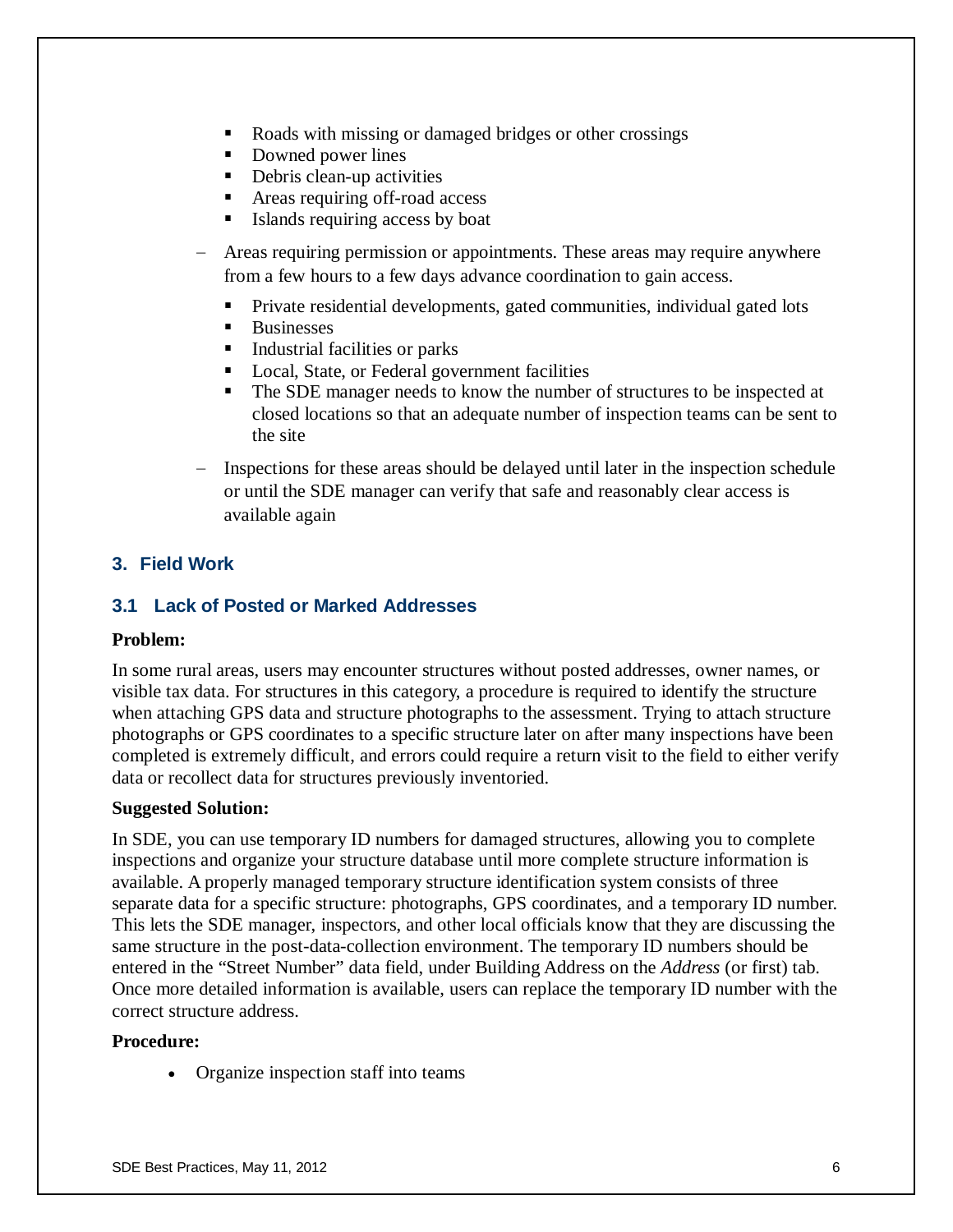- • Deploy each team to a defined geographic area
- • Assign a range of ID numbers to each inspection team before starting field work
	- − For example, Team 1 could use the 1000 series of numbers for all structures they encounter without posted addresses. The first structure would be recorded as "Structure 1001 plus the street name" and the next as "Structure 1002" and so forth. Team 2 would use "Structure 2001 and the street name" for their first structure followed by "Structure 2002," while Team 3 would use the 3001 series, etc.
- Photograph each structure
- • Record available street names, etc.
- • Record accurate GPS coordinates for each structure

 See the "Suggested Solution" under Section 3.4 regarding the use of a dry-erase board in the structure photograph with either the structure address or temporary ID number to further cross-reference the structure to the recorded data.

# **3.2 GPS Data**

## **Problem:**

 There are no SDE guidelines for the level of accuracy of GPS coordinate data obtained during SDE inspections. The GPS coordinate data (latitude and longitude) must be accurate enough so that someone other than the original inspector can locate the structure on a GIS map or in the field.

## **Suggested Solutions:**

## Recommended Level of Accuracy:

 The GPS coordinate data (latitude and longitude) should be accurate to 4 decimal places and 10 feet (or 3 meters) horizontally, with a 95-percent level of accuracy. These criteria will facilitate importing and plotting these data on local maps, shareware maps, or fee-based maps available from commercial sources or the Internet. This level of accuracy is needed so that the recorded GPS data are valid for only one structure, and anyone using those coordinates will be able to locate the same structure. Less accurate coordinate data may encompass larger areas that include multiple lots and structures even though the data was obtained on an individual lot.

A sample reading of GPS data would look like this:

Latitude: 32.6336, Longitude: -91.0555

# **Equipment:**

 To achieve the above-mentioned level of accuracy, the GPS data should be collected using a Wide Area Augmentation System (WAAS)-enabled, high-sensitivity GPS unit. WAAS corrects for GPS signal errors caused by ionospheric disturbances, timing, and satellite orbit errors.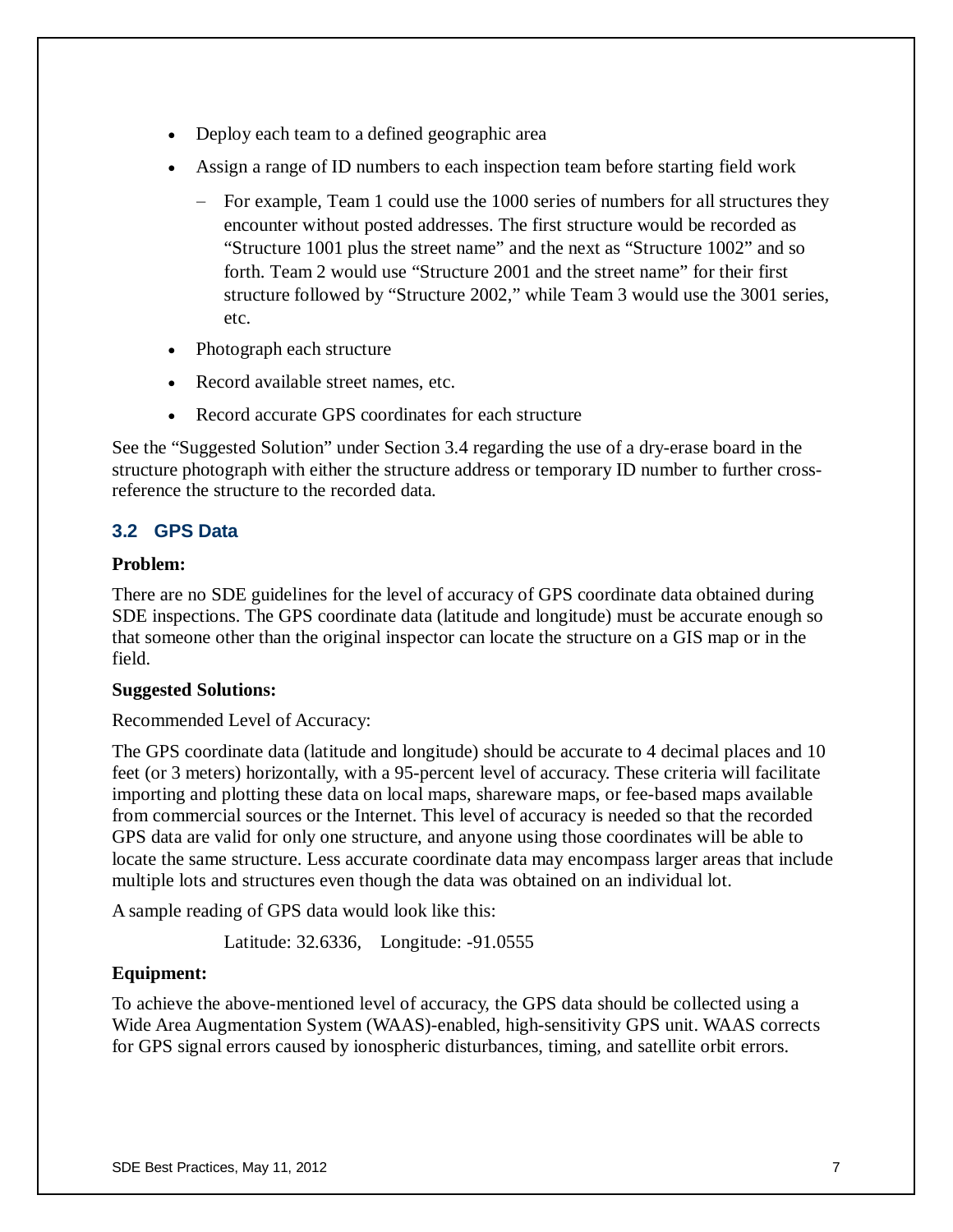## **Note of Caution:**

 Motor vehicle GPS units, some hand-held navigation systems, smart phones, computer tablets, or digital cameras with a GPS receiver may not be WAAS-enabled, and local officials and inspectors should not attempt to use these GPS units to record lot-specific coordinate data. The GPS data obtained from non-WAAS units have been found to have limited, inconsistent, and sometimes unreliable data, resulting in GPS coordinate data that could be anywhere from one lot to several thousand feet away from the actual data collection point.

## **Procedure:**

 It is recommended that users without a WAAS GPS unit should follow the same procedures to calibrate the GPS unit and verify the data.

- • Verify the calibration of the GPS units
	- − All inspectors should gather in one location each morning to obtain and verify GPS coordinates for that location on each hand-held unit
	- − GPS readings should agree within four decimal points for the same location
	- − This verification should be done on a daily basis
	- − GPS units that do not match the coordinates obtained by other GPS units during the daily test should be recalibrated
- • Potential issue when capturing GPS coordinate data:
	- − Dense foliage or a thick tree canopy near a structure may limit the number of satellites in range of the GPS unit, and therefore impair the accuracy of the GPS data. When dense foliage or a thick tree canopy is present, the inspectors should either move to a different part of the property that has a clear line-of-sight to the sky to obtain the GPS data or obtain multiple GPS readings at various locations around the structure (possibly at the four corners) to verify that the readings are consistent.

# **3.3 Digital Photograph Standards**

## **Problem:**

 There are no guidelines for the size and resolution of digital photographs attached to SDE assessments.

## **Suggested Solution:**

 Digital photographs should be 640 pixels wide by 480 pixels high (640 x 480), and each individual photograph file size should be 3 megabytes or less. SDE photographs should be obtained in JPG or JPEG (Joint Photographic Experts Group) format because it shows a good level of detail for curbside photographs and has a smaller file size than other digital photograph formats.

 High resolution photographs may adversely affect the operating speed of the SDE, especially if input in large quantities. The higher (or better) the resolution of the photograph, the larger the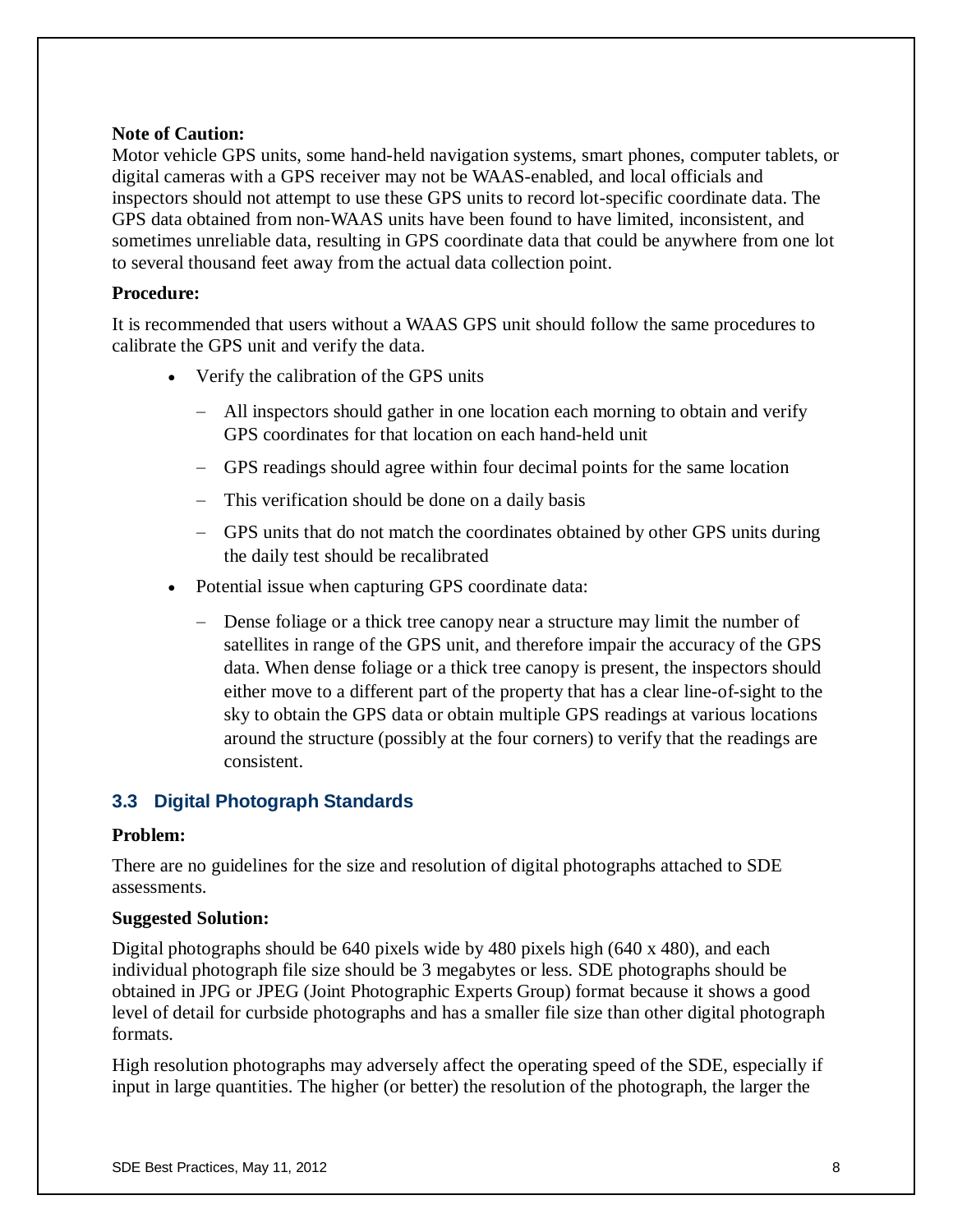digital file attached to the inspection. The larger the digital files and the more photographs attached per inspection, the larger the SDE database becomes, and the slower the tool may operate when either attaching photographs to inspections or moving between assessments. For communities with a large number of inspections, it is recommended that lower resolution photographs be collected. Although individual photograph sizes may not seem large, their collective size will grow as more assessments are added and the inventory increases.

## **Procedure:**

- • Review the manufacturer instructions for the digital camera to learn how to set the image resolution and size
- Set the digital image to  $(640 \times 480)$
- • Every day, verify that the resolution has not changed, especially if the camera ran out of power while it was being used

# **3.4 Obtaining Digital Photographs for Structures in a SDE Inventory**

#### **Problem:**

 After returning from the field, it may be determined that the digital photographs are not usable due to being too dark, washed out by sunlight, or obtained too far from the structures. Images may also not be usable due to dense foliage on the top, front, or sides of a structure that obscures structure features, rendering it undistinguishable from other similar structures nearby.

## **Suggested Solutions:**

 Inspectors should try to frame the photograph so that the structure fills a majority of the frame and is readily recognizable to the structure owner or anyone else who views the structure from the point where the photograph was taken. Photographs taken from curbside or the driveway of the structure are recommended. The purpose of obtaining one or two photographs per structure is to provide a reference for the structure being inspected, not to record all of the damage.

 Depending on the preferences of the SDE manager, a white dry-erase board with the actual or temporary structure number plus the street name and suffix (such as Street, Boulevard, Road) can be held in one of the lower corners of the photograph when it is taken. This will provide a cross-reference between the photograph and the SDE assessment.

- The inspectors should try to obtain corner views of the structure to show two sides in each view. In this manner, all four of the sides for a rectangular-shaped structure can be obtained with only two photographs.
- When heavy vegetation is present, take additional photographs or close-up shots where the structure outline extends beyond the edges of the photograph. Taking photographs of more than one side of the structure may also help.
- For elevated structures, inspectors should try to get an object or person, such as a vehicle, another inspector, or a nearby structure sitting at ground level, in the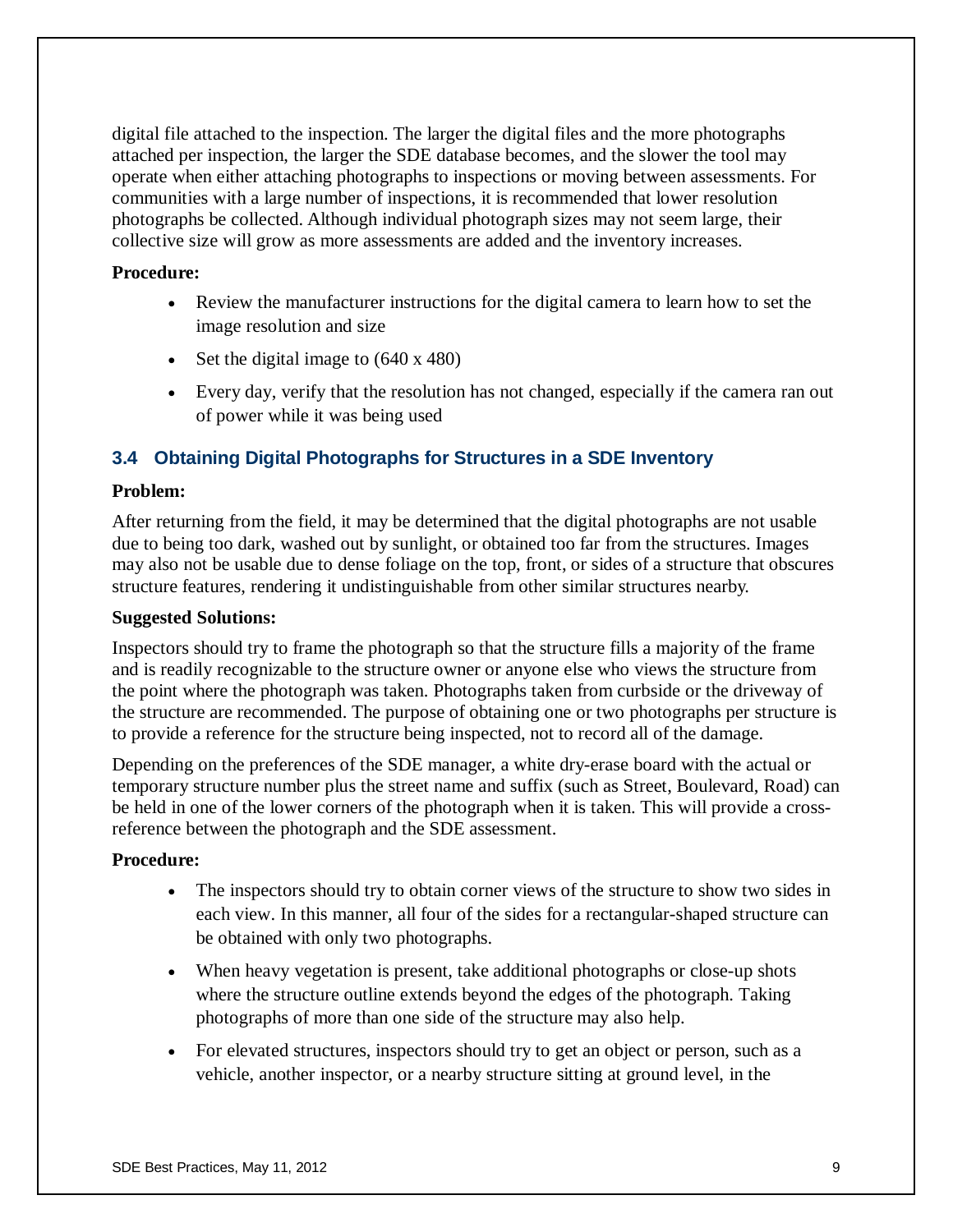photograph to provide a perspective on the relative height of the structure above ground.

- • If a high water mark on the structure or a debris line on an adjacent fence or vegetation is visible, inspectors should try to capture it in the photograph.
- If bright sunshine is a problem, take the photograph from a different angle.
- • As a routine procedure, **the inspectors should review the photographs before leaving the structure to ensure that the photographs are clear and show the correct structure.** This will avoid the need to return to the site later to obtain better photographs.

 The following sample photographs show two views of the same structure from different corners while also showing a high water mark, structure displacement, and some of the damage.



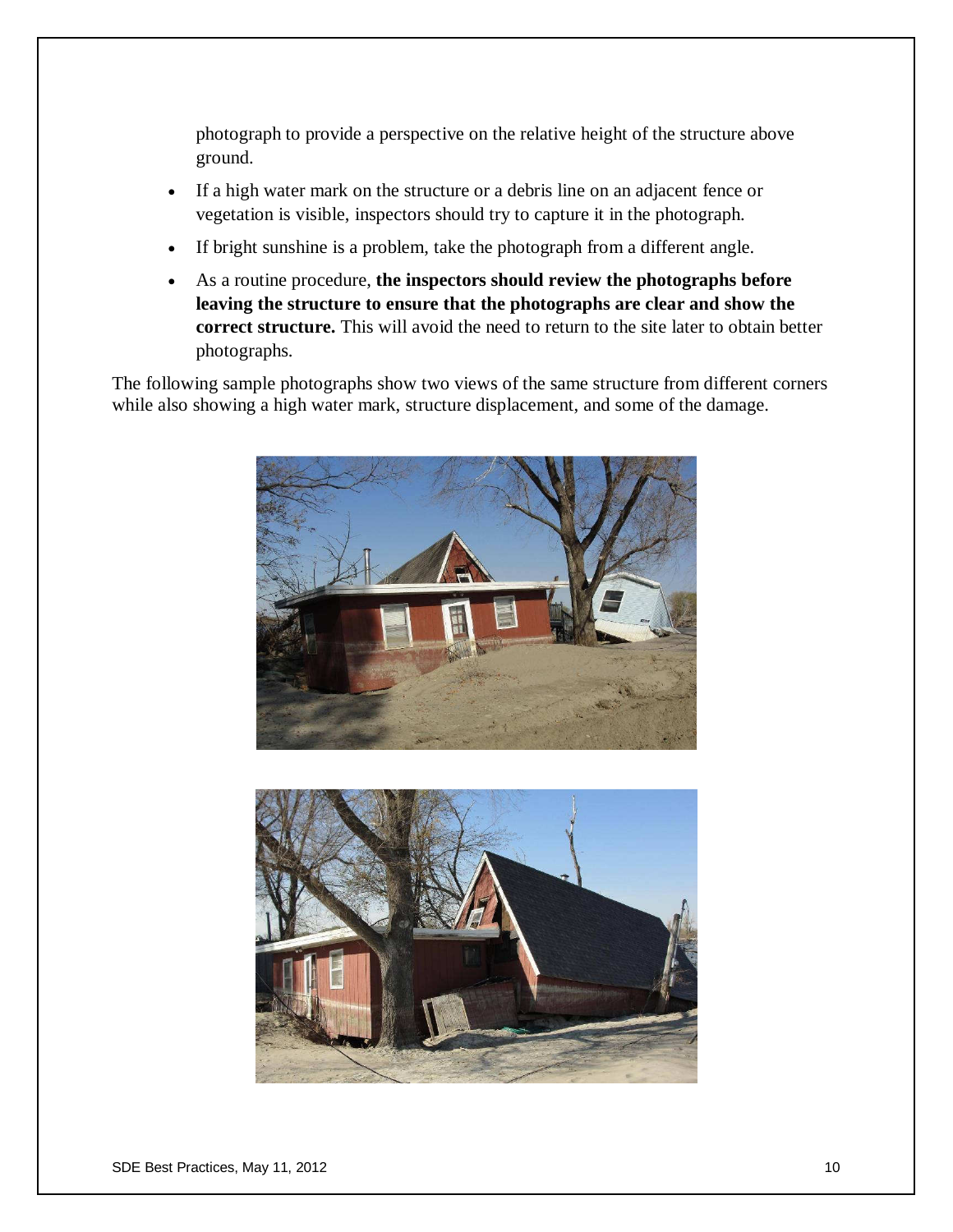# **3.5 Calibration Inspections and Estimating Percent Damage**

## **Problem:**

 The inspectors need to understand the SDE requirements as well as the expectations of the SDE manager for the inspections and data collection. In addition, the inspectors need to understand how to estimate the percent damage for both residential and non-residential elements.

## **Suggested Solution:**

 The SDE manager should review two or three structures in the field with all the inspectors on the first day with the sole purpose of showing the inspectors the data that needs to be recorded. The manager should also hand out and review the contents of Appendices E and F from FEMA P- 784, *Substantial Damage Estimator (SDE) User's Manual and Workbook, Using the SDE Software Program to Perform Substantial Damage Determinations* (July 2010). Appendix E contains a resource guide for estimating percent damage categories by element using SDE for residential structures, and Appendix F contains a similar resource for estimating percent damage by element for non-residential structures.

- • Review the field safety requirements, site access procedures, SDE assessment, data evaluation, and data entry.
- Review the data to be ignored (structure color, lack of maintenance, contents damage, etc.) for SDE data collection.
- The residential and non-residential elements should be pointed out on the calibration structures.
- • Explain to the survey teams that the percent damage per element should be entered in increments of 5 to 10 percent.
- After the initial two or three structures are evaluated as a group, each team should collect data for three to five structures on its own. Encourage each two-person team to rotate activities so that each member understands the data collection and data entry objectives for the inventory work. Team members can take turns identifying structure element percent damage and structure dimensions, recording data, taking photographs, and obtaining GPS coordinates.
- The data from all the inspection teams from the first day should be reviewed as a group exercise to identify data issues and consistency, verify completeness, review estimates of percent damage, and evaluate photograph quality.
- • Stress to the teams that the data collection and data entry is a team effort and that everyone will approach it differently based on his or her own experience. This is not a competition to see which team completes the most inspections.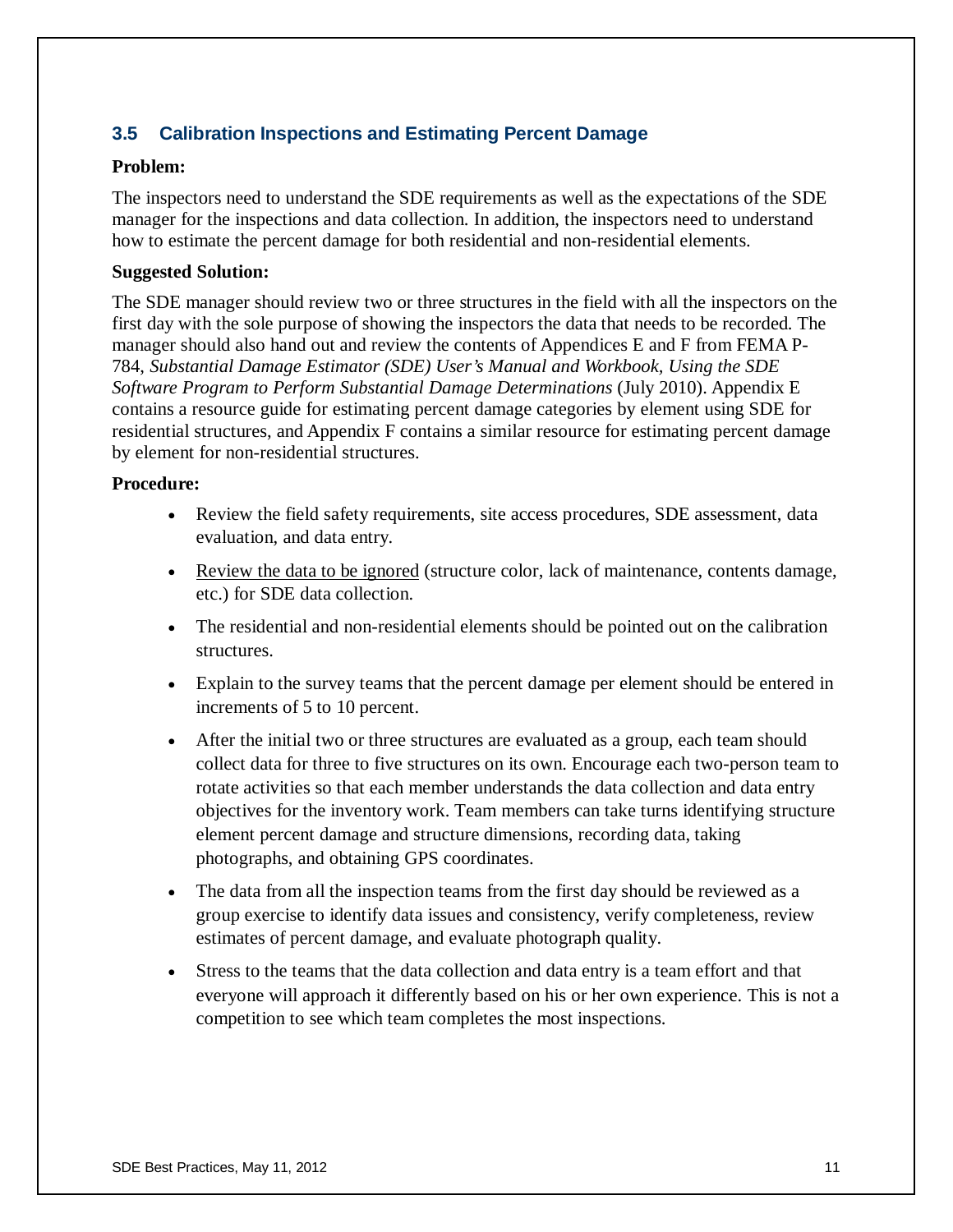• Each inspection team should review another team's data entries for consistency and quality to obtain a better understanding of the data requirements and potential data consistency issues.

 The first 3 days are critical to overall SDE inventory quality and SDE manager and inspectors must all be "on the same page." Inconsistency and problems with data collection can quickly multiply and create a large problem requiring hours to days of revisions to the SDE data if the initial issues are not found and corrected within the first few days.

# **4. Data Management**

## **4.1 Resetting the SDE Tool for a New Database**

#### **Problem:**

 Users may want a separate database, clear of all data from previous inspections, when starting a new day or week or when changing from one inspection area (neighborhood, subdivision, or community) to another without uninstalling the SDE tool on host computer.

#### **Suggested Solution:**

 Users can copy a blank database into the SDE file folder on the host computer so that all previous data are cleared.

- When SDE is first installed on the host computer, the user should navigate to the location of the SDE application on the hard drive (e.g., C:\Users\james\_smith\Documents\SDE).
	- − Find the database file named "dbSubstantialDamageEstimator.mdb."
	- − Right click on this file and select copy.
	- − Browse to a new location (user's choice) in either the file folders or on the desktop. Right click and select paste to save a copy of the bank database.
	- − This approach will provide a blank version of the database that the user can re-use as needed without having to uninstall and reinstall SDE. It is important to note that the version of the database saved with the installation files should always be named dbSubstantialDamageEstimator.mdb, but the blank database can be named differently.
- • Before using a blank SDE database, users should save and export a copy of the previous SDE database by using the SDE export function.